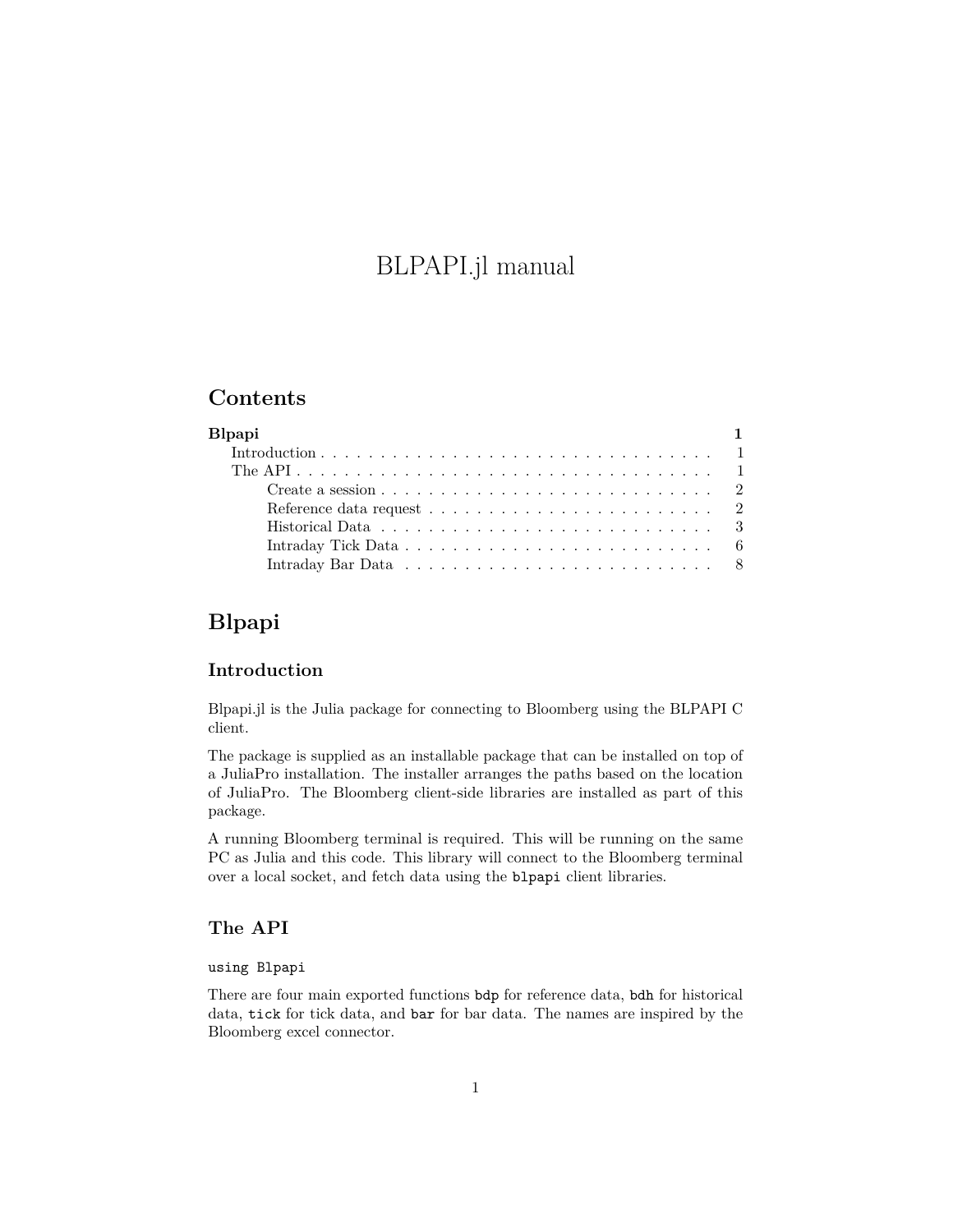#### <span id="page-1-0"></span>**Create a session**

Create a Bloomberg session which will connect you to the Bloomberg terminal by providing IP address and port number

```
IP = "localhost"
Port = 8194session = createSession(IP, Port)
```
#### <span id="page-1-1"></span>**Reference data request**

```
#required parameters of reference data request:
#ticker names
tickers = ["IBM US Equity", "AAPL US Equity"]
#fields requested
fields = ["PX_Open", "PX_High", "PX_Last"]
#Call the bdp function by providing session, tickers and fields variables
```

```
# getting the response in variable 'Response'
Response = bdp(Session, tickers, fields)
```
The response from bdp function is a Julia type ReferenceDataResponse object. Individual field values can be obtained by indexing this object.

```
# extracting response data by providing ticker and field name
ibmLastPrice = Response["IBM US Equity", "PX_Last"]
ibmOpenPrice = Response["IBM US Equity", "PX_Open"]
appleLastPrice = Response["AAPL US Equity", "PX_Last"]
appleOpenPrice = Response["AAPL US Equity", "PX_Open"]
```
NOTE: Whenever the data is not available for provided ticker and field in the Response, NullException() will be thrown

```
Value = Response["IBM US Equity", "PX_High"]
```
Value = Response["Foo Bar", "PX\_Last"]

Value = Response["Foo", "Bar"]

All the above attempts will throw NullException()

#### **Optional Parameters:**

returnFormattedValue: Setting this to 1 will force all data to be returned as a string

bdp( { Fixed Parameters } ; returnFormattedValue = 1)

useUTCTime: Setting this to 1 returns values in UTC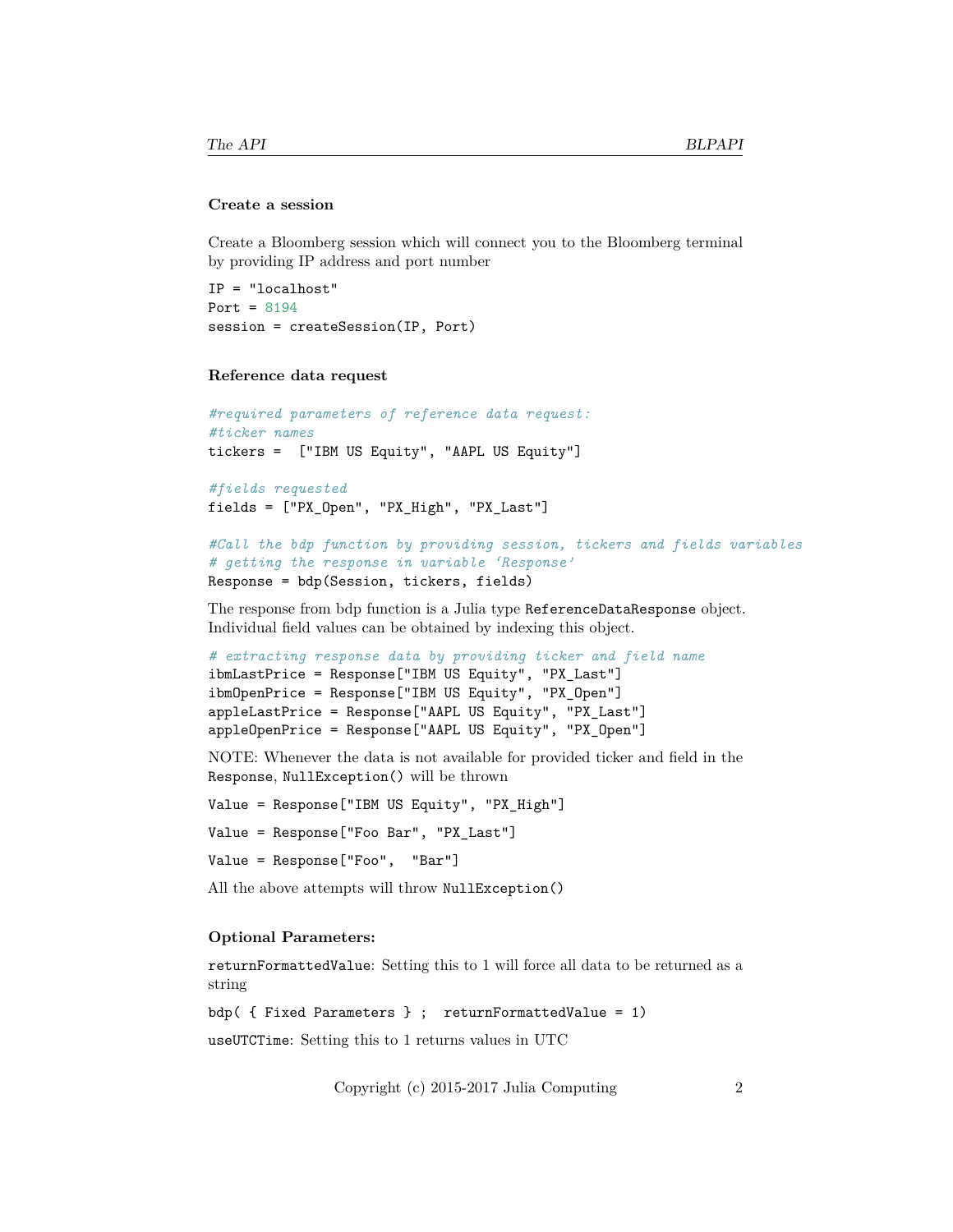```
bdp( { Fixed Parameters } ; useUTCTime = 1)
```
forcedDelay: Setting to 1 will return the latest data up to the delay period specified by the exchange for this security.

bdp( { Fixed Parameters } ; forcedDelay = 1)

fieldID: Field mnemonic, PRICING\_SOURCE, or field alpha-numeric value: Desired override value. This along with fieldID is used to append overrides to modify the calculation.

```
bdp( { Fixed Parameters } ; fieldID = "PRICING_SOURCE", value =
"CG")
```
Multiple optional parameters can be provided in a request.

```
bdp(session, tickers, fields' returnFormattedValue = 1, useUTCTime
= 1)
```
#### <span id="page-2-0"></span>**Historical Data**

```
#Fixed Parameters of Historical Data request:
#ticker names
tickers = ["IBM US Equity", "AAPL US Equity"]
```

```
#fields requested
fields = ["PX_Open", "PX_High", "PX_Last"]
```

```
#startDate in the YYYYMMDD format
startDate = "20150601"
```

```
#endDate in the YYYYMMDD format you want to send request till:
endDate = "20150701"
```

```
#Calling the function with fixed parameters:
#Call the bdh function by providing session,
# tickers, fields, startDate and endDate variables
bdh(session, tickers, fields, startDate, endDate)
```
The response from bdh function is a Julia type HistoricalDataResponse object.

```
# initializing tickers and fields array to be passed in bdh function
tickers = ["IBM US Equity", "AAPL US Equity"]
fields = ["PX_Last", "PX_Open"]
```

```
# initializing startDate and endDate variables
startDate = "20150601"endDate = "20150701"
```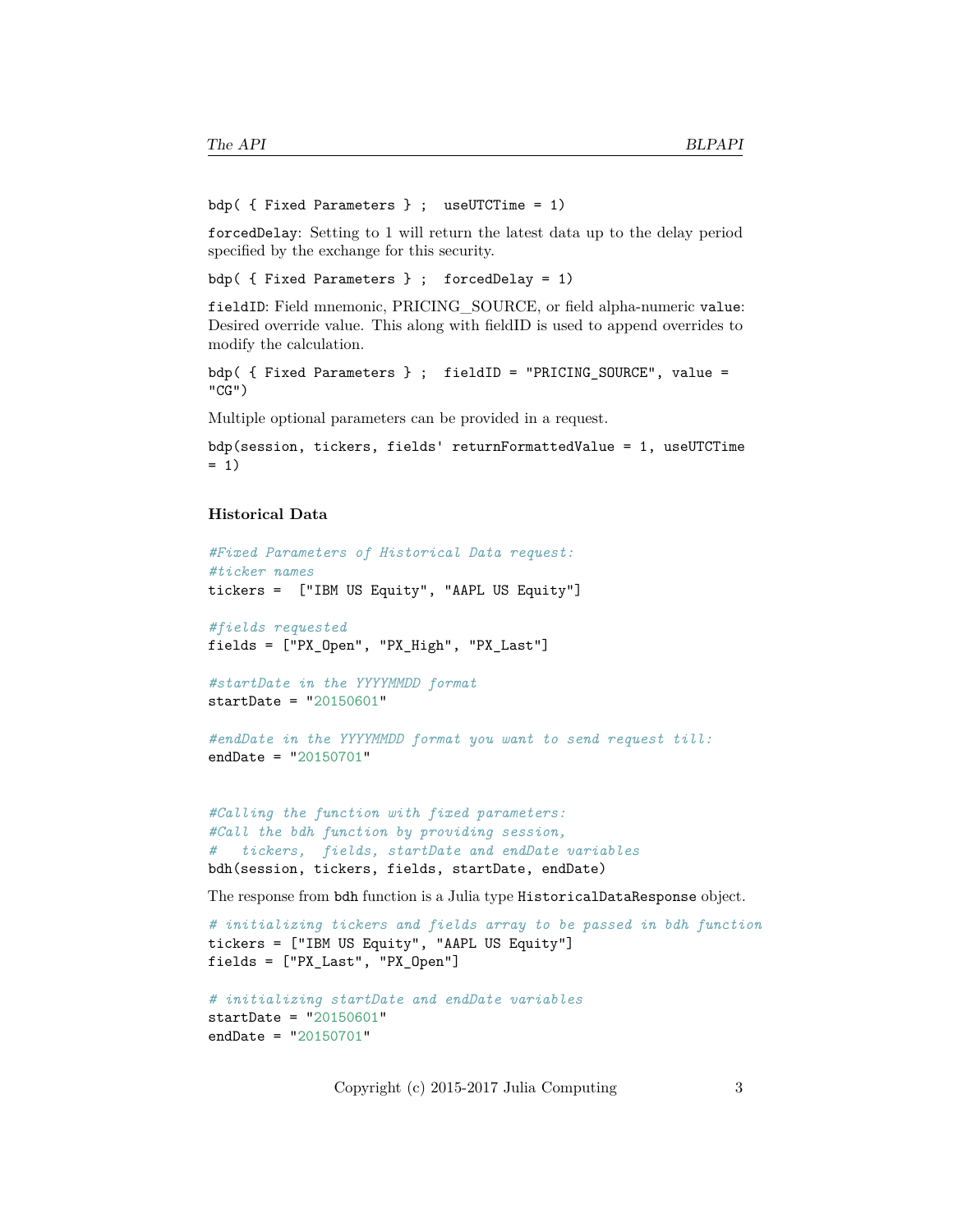```
# getting the response in variable 'Response'
Response = bdh(Session, tickers, fields, startDate, endDate)
# extracting response data by providing ticker, field name and date string
# the date string to be passed to Response must be in YYYY-MM-DD format
ibmLastPrice = Response["IBM US Equity", "PX_Last", "2015-07-01"]
ibmOpenPrice = Response["IBM US Equity", "PX_Open", "2015-06-24"]
appleLastPrice = Response["AAPL US Equity", "PX_Last", "2015-06-24"]
appleOpenPrice = Response["AAPL US Equity", "PX_Open", "2015-06-10"]
# extracting all response data for a particular field
Response["IBM US Equity", "PX_Last"]
NOTE: Whenever the data is not available for provided ticker, field and date in
the Response, NullException() will be thrown
```

```
Value = Response["IBM US Equity", "PX_Last", "1999-01-01"]
Value = Response["Bla Bla", "PX_Last", "2015-07-01"]
Value = Response["Bla Bla", "Bla Bla", "2015-07-01"]
All the above attempts will throw NullException()
```
#### **Optional Parameters**

periodicitySelection: Determine the frequency of the output. To be used in conjunction with periodicityAdjustment. Can have any one of the values from DAILY / WEEKLY / MONTHLY / QUARTERLY / SEMI\_ANNUALLY / YEARLY. Default value of this option is WEEKLY

bdh( { Fixed Parameters } ; periodicitySelection = "MONTHLY")

periodicityAdjustment: Determine the frequency and calendar type of the output. To be used in conjunction with periodicitySelection. Can have any one of the values from ACTUAL / CALENDAR / FISCAL. Default value of this option is ACTUAL

bdh( { Fixed Parameters } ; periodicityAdjustment = "ACTUAL")

currency: This is the three letter ISO code. Amends the value from local to desired currency

bdh( { Fixed Parameters } ; currency = "GBP")

adjustmentNormal: Setting this to 1 will adjust historical pricing to reflect: Regular Cash, Interim, 1st Interim, 2nd Interim, 3rd Interim, 4th Interim, 5th Interim, Income, Estimated, Partnership Distribution, Final, Interest on Capital, Distribution, Prorated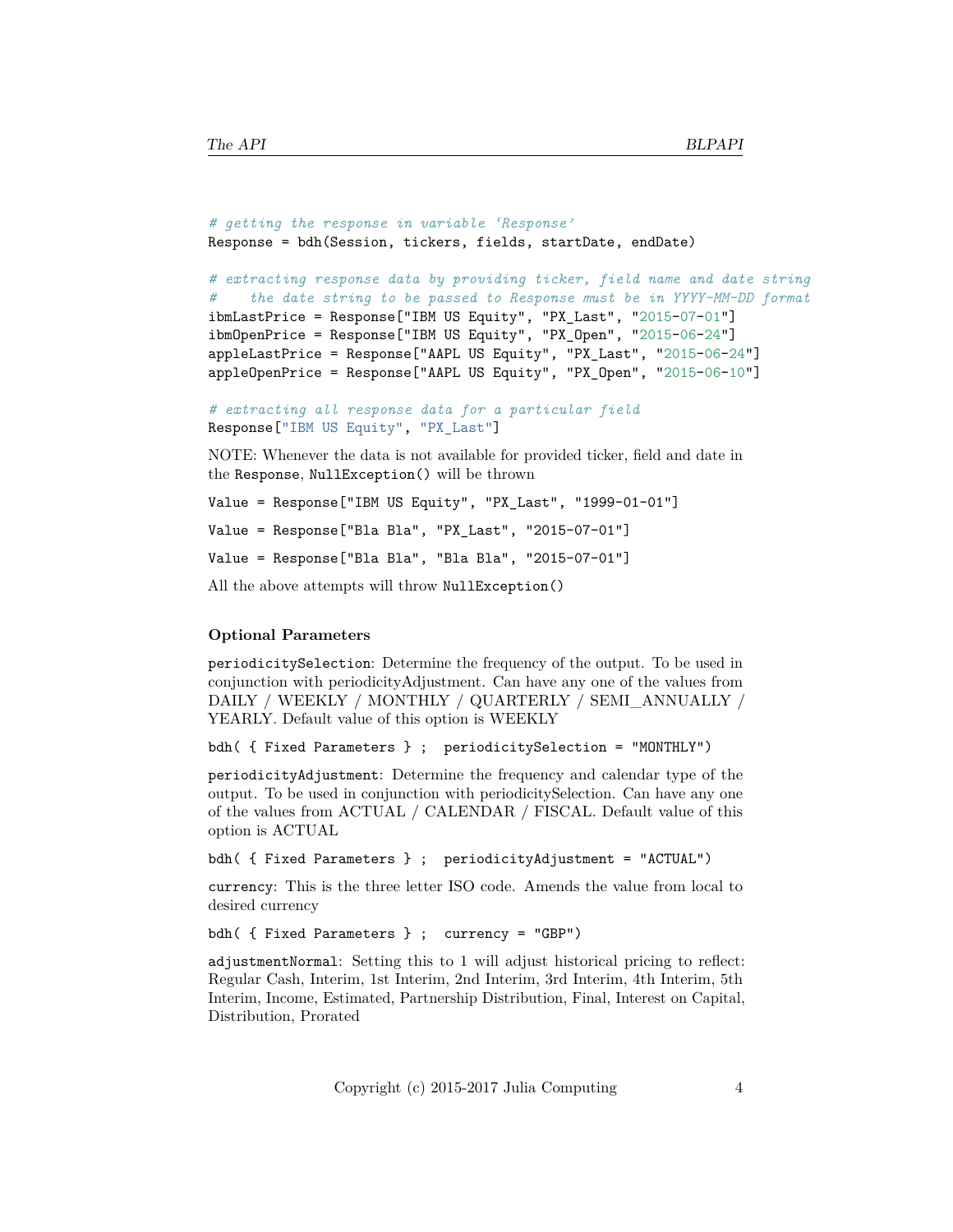'bdh(  $\{$  Fixed Parameters  $\}$ ; adjustmentNormal = 1)"

adjustmentAbnormal: Setting this to 1 will adjust historical pricing to reflect: Special Cash, Liquidation, Capital Gains, Long-Term Capital Gains, Short-Term Capital Gains, Memorial, Return of Capital, Rights Redemption, Miscellaneous, Return Premium, Preferred Rights Redemption, Proceeds/Rights, Proceeds/Shares, Proceeds/ Warrants

'bdh(  $\{$  Fixed Parameters  $\}$ ; adjustmentAbnormal = 1)"

adjustmentSplit: Setting this to 1 will adjust historical pricing and/or volume to reflect: Special Cash, Liquidation, Capital Gains, Long-Term Capital Gains, Short-Term Capital Gains, Memorial, Return of Capital, Rights Redemption, Miscellaneous, Return Premium, Preferred Rights Redemption, Proceeds/Rights, Proceeds/Shares, Proceeds/ Warrants

 $\text{`bdh}$ ( { Fixed Parameters } ; adjustmentSplit = 1)"

adjustmentFollowDPDF: Setting this to 1 will follow the DPDF BLOOMBERG PROFESSIONAL service function. 1 is the default setting for this option

'bdh( { Fixed Parameters } ; useUTCTime = 1)"

overrideOption: Indicates whether to use the average or the closing price in quote calculation. Can have any one of these values; OVER-RIDE\_OPTION\_CLOSE and OVERRIDE\_OPTION\_GPA

'bdh( { Fixed Parameters } ; overrideOption = "OVERRIDE\_OPTION\_CLOSE")"

pricingOption: Sets quote to Price or Yield for a debt instrument whose default value is quoted in yield (depending on pricing source). Can have any one of these values; PRICING\_OPTION\_PRICE and PRICING\_OPTION\_YIELD

'bdh( { Fixed Parameters } ; pricingOption = "PRICING\_OPTION\_PRICE")"

nonTradingDayFillOption: Sets to include/exclude non trading days where no data was generated. Can have any one of these values; NON TRADING WEEKDAYS, ALL CALENDAR DAYS and AC-TIVE\_DAYS\_ONLY

'bdh( { Fixed Parameters } ; nonTradingDayFillOption = "ACTIVE\_DAYS\_ONLY")"

calendarCodeOverride: Returns the data based on the calendar of the specified country, exchange, or religion. Taking a two character calendar code, returns the data based on the calendar of the specified country, exchange, or religion. NOTE: Can only be used when periodicitySelection is DAILY

'bdh( { Fixed Parameters } ; calendarCodeOverride = "US")"

maxDataPoints: The response will contain up to X data points, where X is the integer specified. If the original data set is larger than X, the response will be a subset, containing the last X data points.

'bdh(  $\{$  Fixed Parameters  $\}$ ; maxDataPoints = 100)"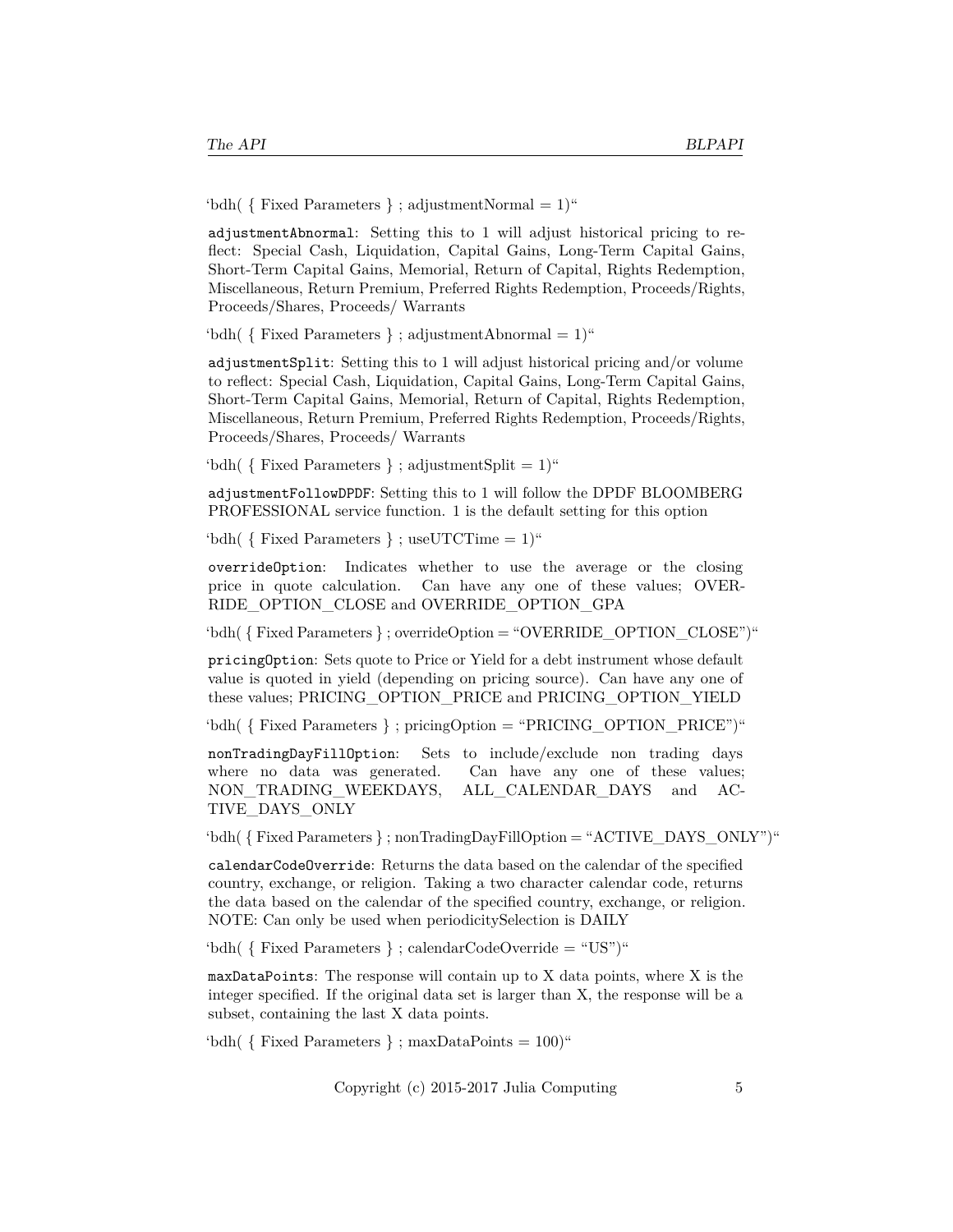fieldID: Field mnemonic, PRICING\_SOURCE, or field alpha-numeric value: Desired override value. This along with fieldID is used to append overrides to modify the calculation.

```
bdh( { Fixed Parameters } ; fieldID = "PRICING_SOURCE", value =
"CG")
```
Multiple optional parameters can be passed to a request

```
bdh(session, tickers, fields, startDate, endDate, periodicitySelection
= "MONTHLY", periodicityAdjustment = "ACTUAL")
```
#### <span id="page-5-0"></span>**Intraday Tick Data**

```
#Fixed Parameters of Intraday Tick Data request:
#ticker name
ticker = "IBM US Equity"
#eventType names in the array form for which to send the request:
eventTypes = ["TRADE", "BID"]
#startDateTime in the YYYY-MM-DDThh:mm:ss format
startDateTime = "2015-10-27T15:55:00"
#endDateTime in the YYYY-MM-DDThh:mm:ss format
endDateTime = "2015-10-27T16:00:00"
#Calling the function with fixed parameters:
```

```
#Call the tick function by providing session, tickers,
# fields, startDate and endDate variables
tick(session, ticker, eventTypes, startDateTime, endDateTime)
```
The response from tick function is a Julia object of type TickDataResponse. TickDataResponse contains many response elements of type TickDataElement. Each TickDataElement has following variables:

```
valueVar (Dependent on eventType passed) sizeVar (Integer) conditionCodeVar
( ASCIIString ) exchangeCodeVar ( ASCIIString ) micCodeVar (
ASCIIString ) brokerBuyCodeVar ( ASCIIString ) brokerSellCodeVar
( ASCIIString ) rpsCodeVar ( ASCIIString )
```
Default values for these variables is a string with length zero. This indicates that response don't have data for those variables.

```
# initializing ticker and eventTypes array to be passed in tick function
ticker = "IBM US Equity"
eventTypes = ["TRADE", "BID"]
```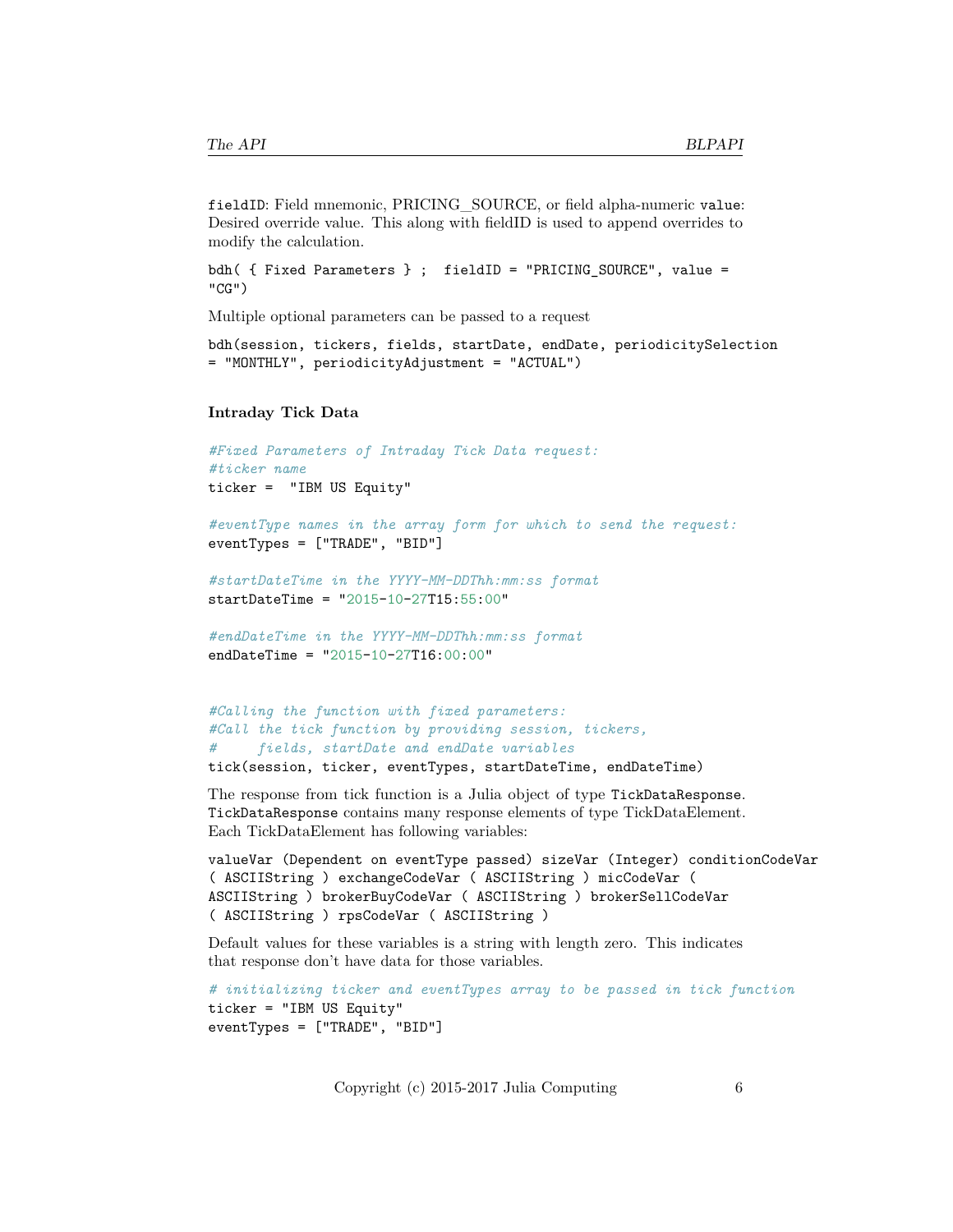```
# initializing startDateTime and endDateTime variables
startDateTime = "2015-10-27T15:55:00"
endDateTime = "2015-10-27T16:00:00"
```

```
# getting the response in variable 'Response'
Response = tick(Session, ticker, eventTypes, startDateTime, endDateTime)
```

```
# extracting response elements from variable 'Response'.
```

```
responseElementTrade = Response["TRADE", DateTime(2015, 10, 27, 15, 55)]
responseElementBID = Response["BID", DateTime(2015, 10, 27, 15, 57)]
```

```
# extracting data from response elements
tradeValue = responseElementTrade.valueVar
bidValue = responseElementBID.valueVar
```
NOTE: Whenever the data is not available for provided eventType and DateTime object in the Response, NullException() will be thrown, when extracting response elements.

```
Value = Response["TRADE", DateTime(1999, 10, 27, 15, 55)
```
 $'$ Value = Response<sup>["</sup>Bla Bla", DateTime(2015, 10, 27, 15, 55]<sup>"</sup>

All the above attempts will throw NullException()

#### **Optional Parameters:**

returnEids: Setting this to 1 will return the entitlement identifiers (EIDs) associated with security

```
tick( { Fixed Parameters } ; returnEids = 1)
```
includeConditionCodes: Setting this to 1 will return any condition codes that may be associated to a tick, which identifies extraordinary trading and quoting circumstances

```
tick( { Fixed Parameters } ; includeConditionCodes = 1)
```
includeNonPlottableEvents: Setting this to 1 will return all ticks, including those with condition codes

```
tick( { Fixed Parameters } ; includeNonPlottableEvents = 1)
```
includeExchangeCodes: Setting this to 1 will return the exchange code of the trade

```
tick( { Fixed Parameters } ; includeExchangeCodes = 1)
```
includeBrokerCodes: Setting this to 1 will return the broker code of the trade (for Canadian, Finnish, Mexican, Philippine, and Swedish equities only)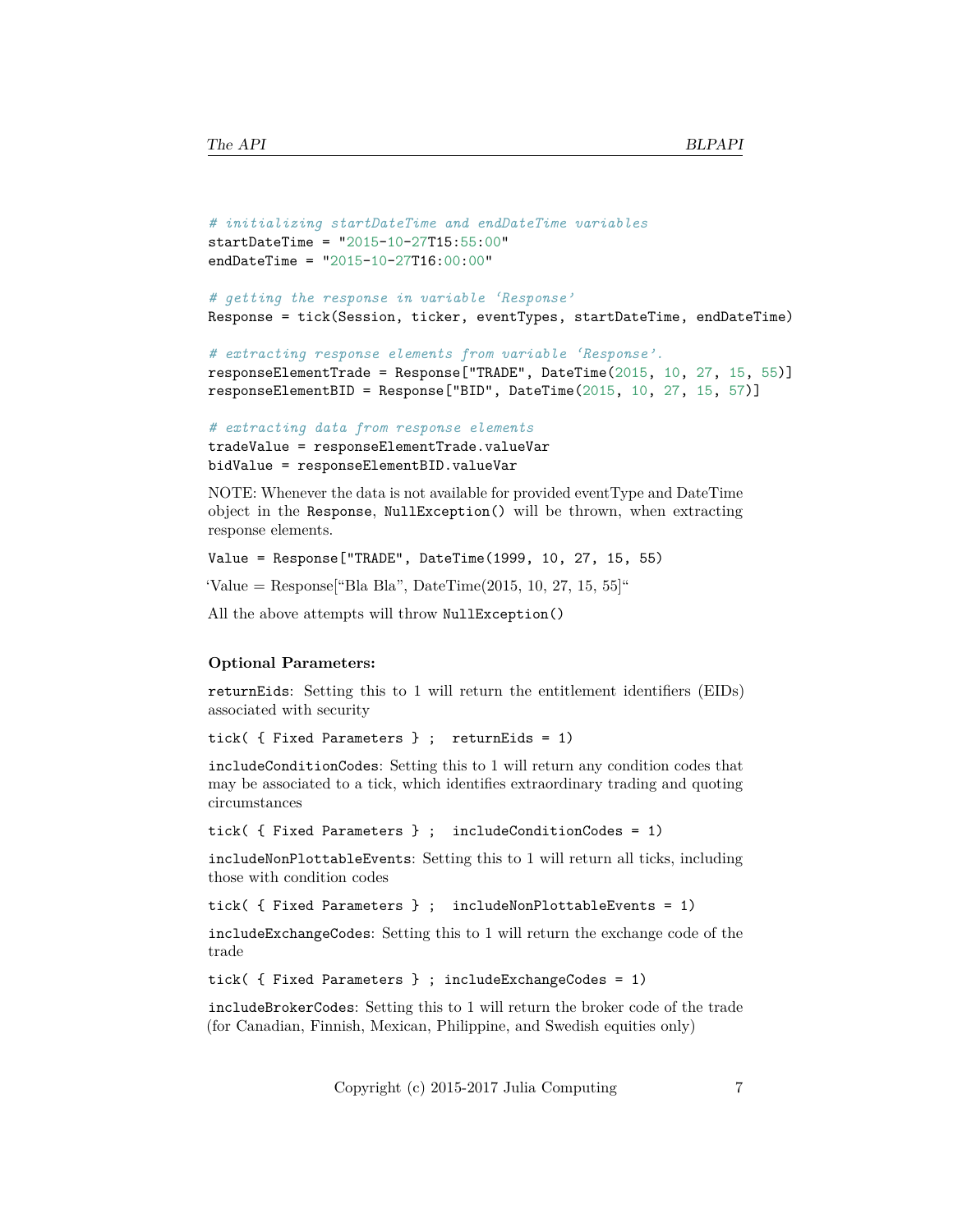```
tick( { Fixed Parameters } ; includeBrokerCodes = 1)
```
includeRpsCodes: Setting this to 1 will return transaction codes. The following values appear: -B: A customer transaction where the dealer purchases securities from the customer. -S: A customer transaction where the dealer sells securities to the customer. -D: An inter-dealer transaction (always from the sell side)

tick( { Fixed Parameters } ; includeRpsCodes = 1)

includeBicMicCodes: Setting this to 1 will return bank or market identifier code

tick( { Fixed Parameters } ; includeBicMicCodes = 1)

Multiple optional parameters can be present in a request

```
tick(session, ticker, eventTypes, startDateTime, endDateTime,
includeConditionCodes = 1, includeExchangeCodes = 1)
```
#### <span id="page-7-0"></span>**Intraday Bar Data**

```
#Fixed Parameters of Intraday Bar Data request:
#Type the ticker name you want to send request of:
ticker = "IBM US Equity"
#Type the eventType name you want to send request for:
eventType = "TRADE"
#startDateTime in the YYYY-MM-DDThh:mm:ss format
startDateTime = "2015-10-27T15:55:00"
#endDateTime in the YYYY-MM-DDThh:mm:ss format
endDateTime = "2015-10-27T16:00:00"
#Calling the function with fixed parameters:
```
*#Then, call the tick function by providing session, tickers, # fields, startDate and endDate variables* bar(session, ticker, eventType, startDateTime, endDateTime)

The response from tick function is a Julia type BarDataResponse object. BarDataResponse contains many response elements of type TickDataElement. Each BarDataElement has following variables:

```
valueVar (Dependent on eventType passed)
openVar ( Float )
highVar ( Float )
lowVar ( Float )
closeVar ( Float )
volumeVar ( Float )
```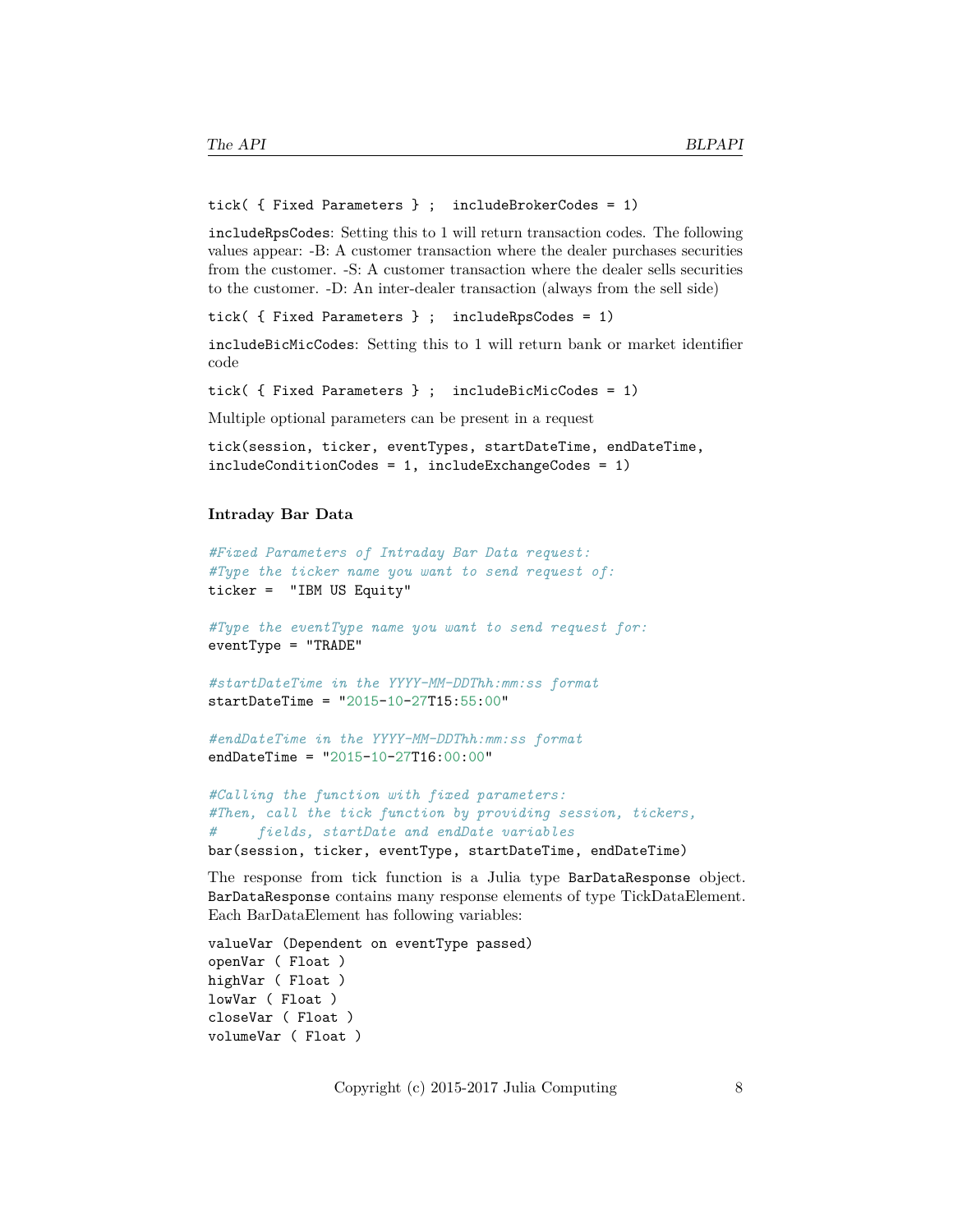#### numEventsVar ( Integer )

Default values for these variables is a string having length zero. This indicates that response don't have data for those variables.

```
#initializing ticker and eventType to be passed in bar function
ticker = "IBM US Equity"
eventType = "TRADE"
```

```
#initializing startDateTime and endDateTime variables
startDateTime = "2015-10-27T15:55:00"
endDateTime = "2015-10-27T16:00:00"
```
*#getting the response in variable 'Response'* Response = bar(Session, ticker, eventType, startDateTime, endDateTime)

```
#extracting response elements from variable 'Response'.
responseElementFirst = Response[DateTime(2015, 10, 27, 15, 55)
responseElementSecond = Response[DateTime(2015, 10, 27, 15, 56)
responseElementSecond = Response[DateTime(2015, 10, 27, 15, 57)
```

```
#extracting data from response elements
firstValue = responseElementFirst.valueVar
secondValue = responseElementSecond.valueVar
```
NOTE: Whenever the data is not available for provided DateTime object in the 'Response', NullException() will be thrown, when extracting response elements.

```
Value = Response[DateTime(1999, 10, 27, 15, 55)]
```
Value = Response[DateTime(2015, 10, 27, 15, 55, 5)]

(Default interval is 1, so there will not be any data at 2015-10-27T15:55:05)

All the above attempts will throw 'NullException()"

#### **Optional Parameters:**

returnEids: Setting this to 1 will return the entitlement identifiers (EIDs) associated with security

bar( { Fixed Parameters } ; returnEids = 1)

interval: Sets the length of each time bar in the response. Entered as a whole number, between 1 and 1440 in minutes. If omitted, the request will default to one minute

```
bar( { Fixed Parameters } ; interval = 100)
```